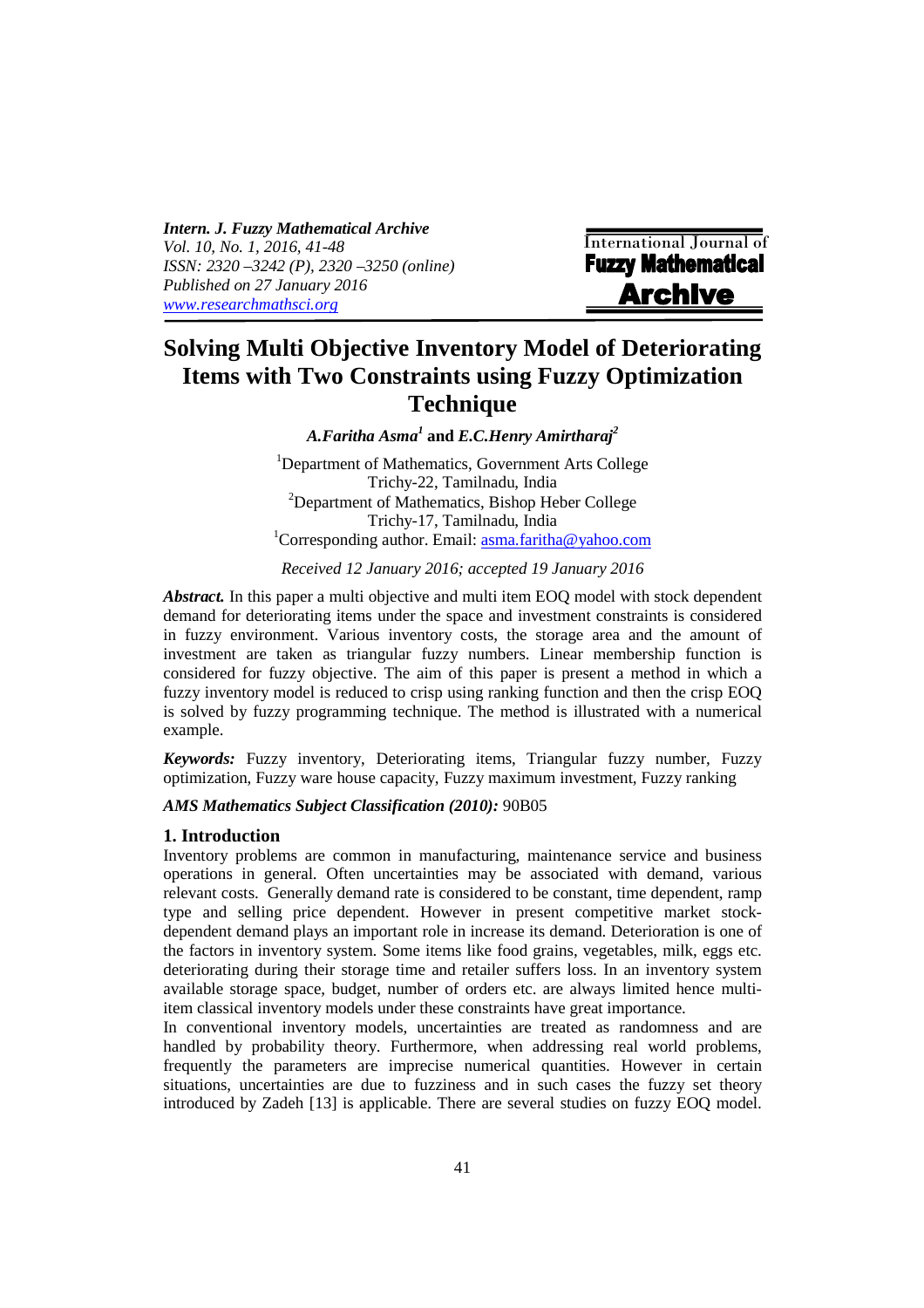Lin et al. have developed a fuzzy model for production inventory problem. Katagiri and Ishii [4] have proposed an inventory problem with shortage cost as fuzzy quantity.

 In fuzzy optimization the degree of acceptance of objectives and constraints are considered here. In this paper, under limited storage area and investment, a multi-item multi-objective inventory model of deteriorating item with stock-dependent demand is formulated in crisp and fuzzy environment. We introduced a method in which a fuzzy inventory model is first reduced to crisp inventory model using ranking function suggested by Robust's and the resulting one is solved by fuzzy programming technique of Zimmermann [14] . The model is illustrated numerically and the results are obtained from different methods.

## **1.1. Review of literature**

In recent years inventory problems in fuzzy environment have received much attention Lin et al. have developed a fuzzy model for production inventory. Katagiri and Ishii [4] have proposed an inventory problem with shortage cost as fuzzy quantity. Roy and Maiti (1995) considered a fuzzy inventory model with constraint. Srinivasan and Dhanam (2006) have considered cost analysis on a deterministic single item fuzzy inventory model with shortage. Also they have considered a multi-item EOQ inventory model with three constraints in a fuzzy environment. The model is solved by fuzzy non-linear programming method using Lagrange multiplies. Different kinds of inventory problems are solved in the papers [9,10,15] Zimmermann [14] has introduced fuzzy programming approach to solve crisp multi objective linear programming problem.

#### **2. Preliminaries**

**Definition 1.** A fuzzy set is characterized by a membership function mapping elements of a domain, space or universe of discourse X to the unit interval [0,1].(i.e)  $A = \{X, \mu_A(x): x \in A\}$ X}, here  $\mu_A$ :  $X \rightarrow [0,1]$  is a mapping called the degree of membership function of the fuzzy set A and  $\mu_A(x)$  is called the membership value of  $x \in X$  in the fuzzy set A. These membership grades are often represented by real numbers ranking from [0,1].

#### **Definition 2.** (**Triangular fuzzy number**)

For a triangular fuzzy number  $A(x)$ , it can be represented by  $A(a,b,c:1)$  with membership function  $\mu_A(x)$  given by

 $\frac{(x-a)}{(b-a)}$ ;  $(x) = \begin{cases} (x - x) \\ (x - x) \end{cases}$ 1 ;  $x = b$  $\frac{(c-x)}{(c-b)}$ ;  $0 \qquad ;$ *A*  $\frac{x-a}{b-a}$ ;  $a \leq x \leq b$  $f(x) = \begin{cases} \frac{(c - x)}{(c - b)}; b \leq x \leq c \end{cases}$  $\mu_A(x) = \begin{cases} 1 & ; x = b \end{cases}$ *o t h e r w i s e*  $= \begin{cases} \frac{(x-a)}{(b-a)}; a \leq x \leq \\ 1 & ; x = b \\ \frac{(c-x)}{(b-a)}; b \leq x \leq \end{cases}$ =  $\frac{(c-x)}{(c-b)}$ ;  $b \leq x \leq$  $\overline{\mathcal{L}}$ 

**Definition 3. (α-cut of a fuzzy number)** 

The α-cut of a fuzzy number A(x) is defined as  $A(\alpha) = \{x: u(x) \ge \alpha, \alpha \in [0,1]\}$ 

## **3. Ranking function for fuzzy number**

Assume that  $R: F(\mathcal{R}) \to \mathcal{R}$  be linear ordered function that maps each fuzzy number in to the real number, in which  $F(\mathcal{R})$  denotes the whole fuzzy numbers. Accordingly for any two fuzzy numbers  $\tilde{a}$  and  $\tilde{b}$  we have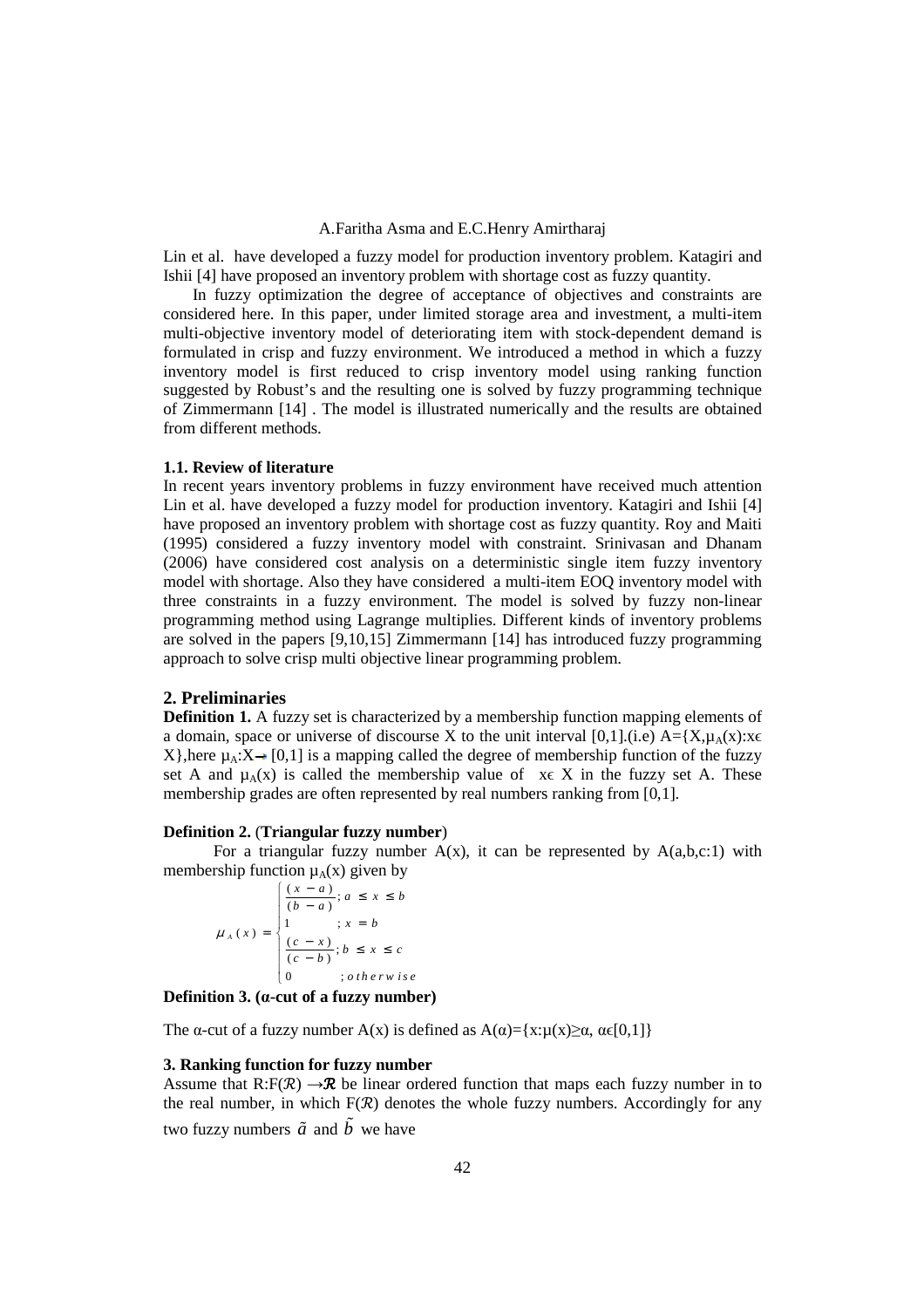Solving Multi Objective Inventory Model of Deteriorating Items with Two Constraints using Fuzzy Optimization Technique

$$
\tilde{a} \geq \tilde{b} \text{ iff } R(\tilde{a}) \geq R(\tilde{b})
$$
  

$$
\tilde{a} > \tilde{b} \text{ iff } R(\tilde{a}) > R(\tilde{b})
$$
  

$$
\tilde{a} = \tilde{b} \text{ iff } R(\tilde{a}) = R(\tilde{b})
$$

We restrict our attention to linear ranking function, that is a ranking function R such that  $R(k\tilde{a} + \tilde{b}) = kR(\tilde{a}) + R(\tilde{b})$  for any  $\tilde{a}$  and  $\tilde{b}$  in F(R) and any  $k \in R$ .

Robust's ranking function:

The ranking function proposed by Robust's is defined by

$$
R(\tilde{a}) = \frac{1}{2} \int_0^1 \left( a^L_{\alpha}, a^U_{\alpha} \right) d\alpha.
$$

#### **4.Assumptions and notations**

- (i) The scheduling period is constant and no lead time.
- (ii) Replenishment rate is infinite.
- (iii) Selling price is known and constant.
- (iv) Demand rate is stock dependent.
- (v) Shortages are not allowed.

(vi) Deteriorating rate is age specific failure rate.

- Ti : Time period for each cycle for the  $i<sup>th</sup>$  item.
- $R_i$ : Demand rate per unit time of i<sup>th</sup> item.  $[R_i = a_i + b_i q_i]$
- $\theta_i$ :Deteriorating rate of  $i<sup>th</sup>$  item.
- $Q_i(t)$  : inventory level at time t of i<sup>th</sup> item.
- $C_H$  : Total Holding cost.
- $C_{1i}$  : Holding cost per unit of i<sup>th</sup> item.
- $C_{3i}$  : Setup cost for i<sup>th</sup> item.
- $S_{di}$  : Total deteriorating units of i<sup>th</sup> item.
- $P_i$ : Selling price per unit of  $i<sup>th</sup>$  item.
- $\frac{Q_i}{N}$ : Initial stock level of  $i<sup>th</sup>$  item.
- : Number of items.

 $TC(Q<sub>i</sub>)$ : Sum of costs of the system

 $PF(Q_i)$ : Sum of profits of the system

 $WC(O_i)$ : Sum of wastage costs of the system

(wavy bar (~) represents the fuzzification of the parameters)

#### **5. Mathematical formulation**

## **5.1. Crisp model**

As  $Q_i(t)$  is the inventory level at time t of i<sup>th</sup> item, then the differential equation describing the state of inventory is given by

$$
\frac{d}{dt}\mathcal{Q}_i(t) + \theta_i \mathcal{Q}_i(t) = -(a_i + b_i \mathcal{Q}_i(t)) \qquad 0 \le t \le T_i
$$

Solving the above differential equation using boundary condition  $Q_i(t) = Q_i$  at t=0, we get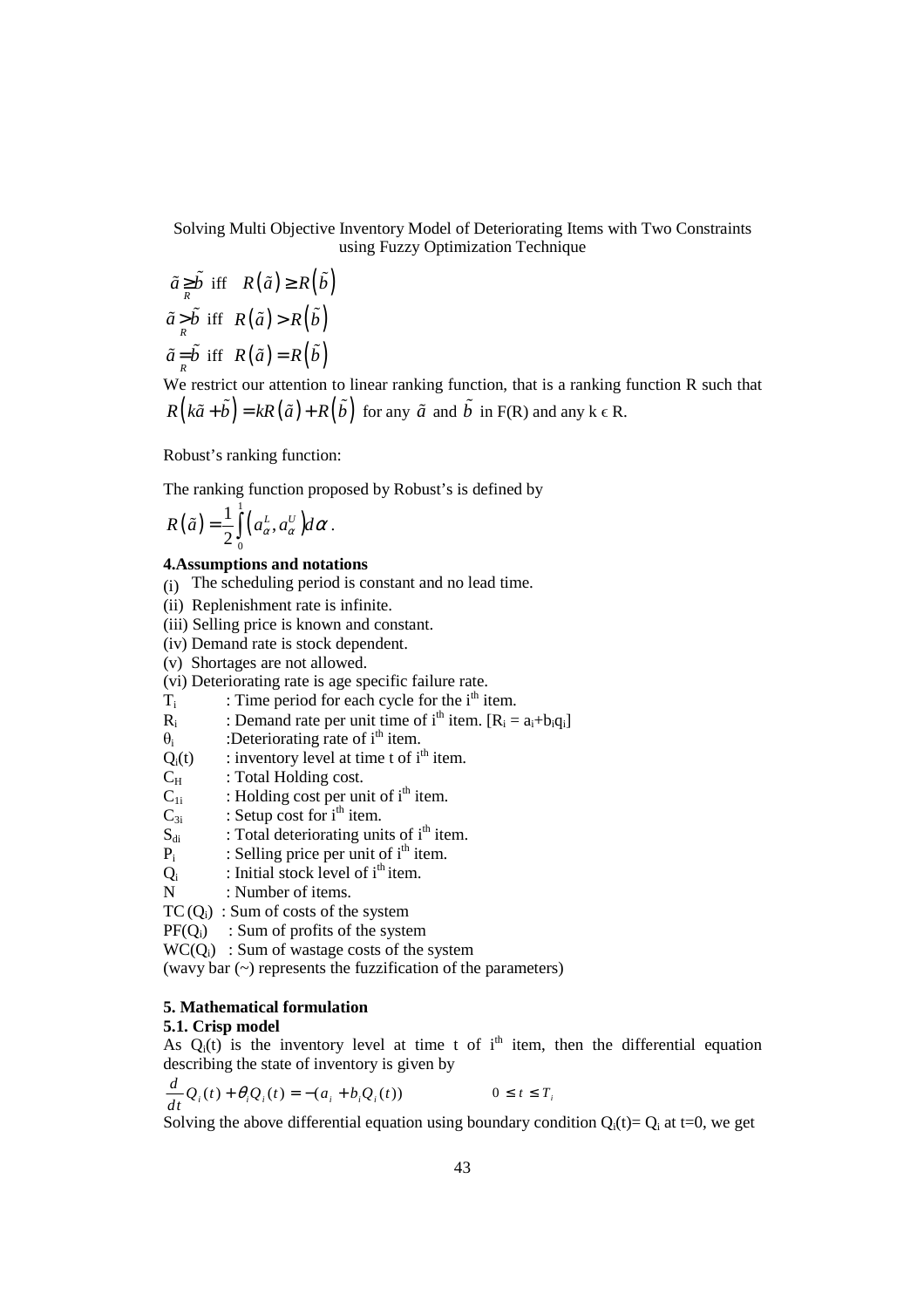$$
Q_i(t) = -\frac{a_i}{(\theta_i + b_i)} + \left[Q_i + \frac{a_i}{(\theta_i + b_i)}\right] e^{-(\theta_i + b_i)t}
$$
\n(1)

And using boundary condition  $Q_i(t)= 0$  at  $t=T_i$ 

$$
\therefore T_i = \frac{1}{(\theta_i + b_i)} \log \left\{ 1 + \frac{(\theta_i + b_i)Q_i}{a_i} \right\}
$$
 (2)

The holding cost of  $i<sup>th</sup>$  item in each cycle is  $C_{\rm H} = C_{1i} G_{i} (Q_{i})$  (3)

where 
$$
G_i(Q_i) = \int_0^{Q_i} \frac{q_i dq_i}{a_i + (\theta_i + b_i)q_i}
$$
  
=  $\frac{Q_i}{(\theta_i + b_i)} + \frac{a_i}{(\theta_i + b_i)^2} \log \left\{1 + \frac{(\theta_i + b_i)Q_i}{a_i}\right\}$ 

By neglecting the higher power terms, we get

$$
G_i(Q_i) = \frac{Q_i^2}{2a_i} \left\{ 1 - 2 \frac{(\theta_i + b_i)Q_i}{3a_i} \right\}
$$

*i*=1

The total number of deteriorating units of the i<sup>th</sup> item is  $S_{di} ( Q_i ) = \theta_i G_i ( Q_i )$ 

The net revenue for the i<sup>th</sup> item is  
\n
$$
N(Q_i) = (P_i - C_i)Q_i - P_i.S_{di}(Q_i)
$$
  
\n $N(Q_i) = (P_i - C_i)Q_i - P_i\theta_i.G_i(Q_i)$   
\n $N(Q_i) = (P_i - C_i)Q_i - P_i\theta_i.G_i(Q_i)$   
\nThe profit of i<sup>th</sup> item is  
\n $PF_i(Q_i) = N(Q_i) - C_{1i}G_i(Q_i) - C_{3i}$ , i=1,2,......n.  
\n $PF_i(Q_i) = (P_i - C_i)Q_i - P_i\theta_iG_i(Q_i) - C_{1i}G_i(Q_i) - C_{3i}$ , i=1,2,......n.  
\nThe cost of i<sup>th</sup> item is  
\n $TC_i(Q_i) = C_iG_i(Q_i) + C_{3i} + C_iQ_i$  i=1,2,......n.  
\nThe waxage cost of i<sup>th</sup> item is  
\n $WC_i(Q_i) = C_iG_i(Q_i)$  i=1,2,......n  
\nHence the problem is  
\nMaximize  $PF(Q_i) = \sum_{i=1}^{n} PF_i(Q_i)$   
\nMinimize  $TC(Q_i) = \sum_{i=1}^{n} PC_i(Q_i)$   
\nMinimize  $WC(Q_i) = \sum_{i=1}^{n} VC_i(Q_i)$   
\nMinimize  $WC(Q_i) = \sum_{i=1}^{n} WC_i(Q_i)$   
\n $\sum_{i=1}^{n} f_iQ_i \leq F$   
\nSubject to:  
\n $\sum_{i=1}^{n} C_iQ_i \leq B$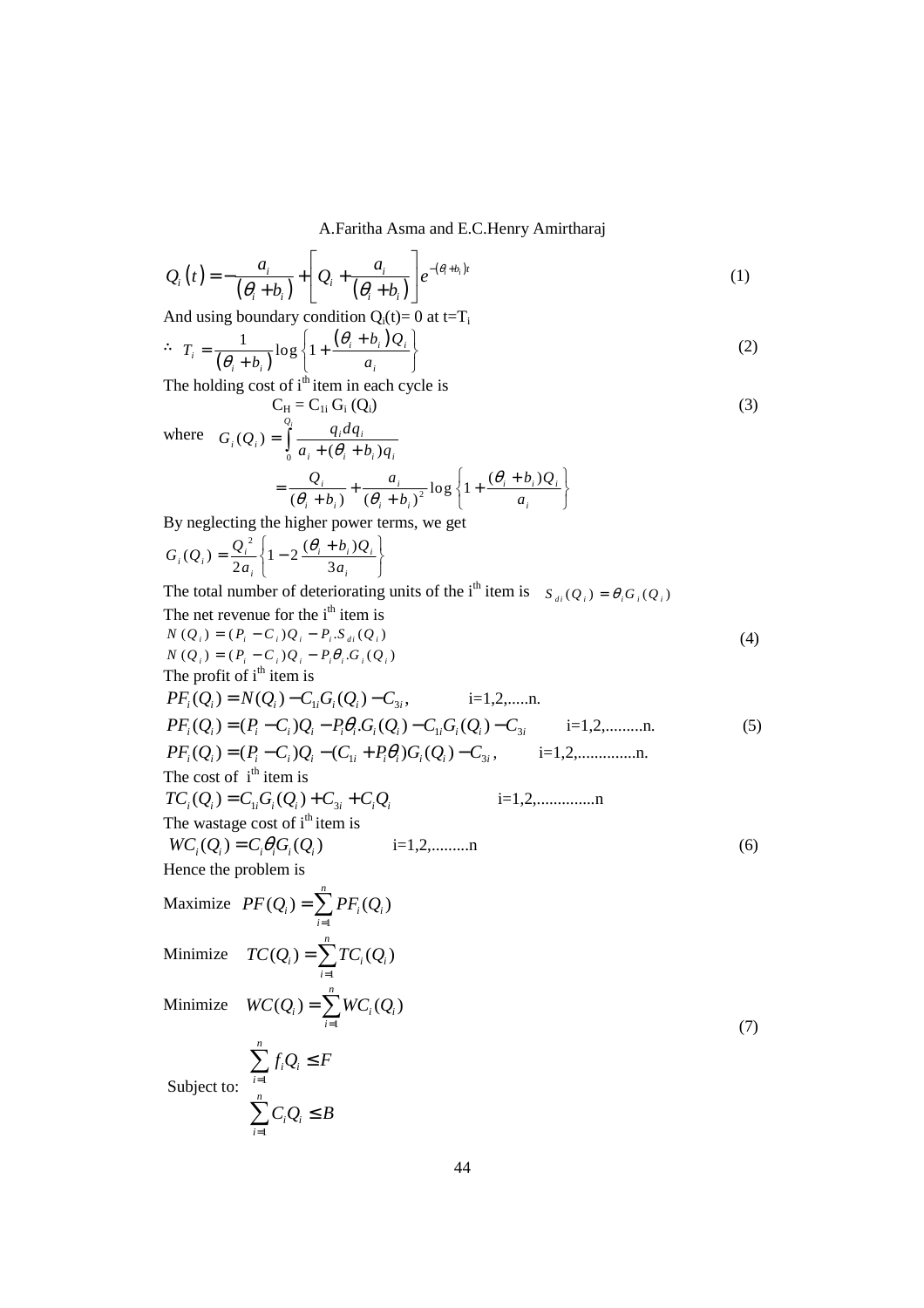Solving Multi Objective Inventory Model of Deteriorating Items with Two Constraints using Fuzzy Optimization Technique

## **5.2. Fuzzy model**

When the inventory parameters such as setup cost, holding cost, rate of deterioration, total storage area and maximum amount of investment are fuzzy, the said crisp model (7) is transformed to a fuzzy model and represented as

$$
M \tilde{\mathbf{a}} \times PF = \sum_{i=1}^{n} \Big[ (P_i - C_i) Q_i - (\tilde{C}_{1i} + P_i \tilde{\theta}_i) G_i (Q_i) - \tilde{C}_{3i} \Big]
$$
  
\n
$$
M \tilde{\mathbf{a}} \cap TC(Q_i) = \sum_{i=1}^{n} \tilde{C}_{1i} G_i (Q_i) + \tilde{C}_{3i} + C_i Q_i
$$
  
\n
$$
M \tilde{\mathbf{a}} \cap WC(Q_i) = \sum_{i=1}^{n} C_i \tilde{\theta}_i G_i (Q_i)
$$
  
\n
$$
\sum_{i=1}^{n} f_i Q_i \leq \tilde{F}
$$
  
\nSubject to:  
\n
$$
\sum_{i=1}^{n} C_i Q_i \leq \tilde{B}
$$
  
\n
$$
Q_i \geq 0, \qquad i = 1, 2, \dots, n
$$

Now the above fuzzy multi objective inventory problem (FMIP) can be easily transformed into a classical form of a multi objective inventory problem (MOIP) by considering R as a linear ranking function. By implementing the R on the above model (8). We obtain the classical form of MOIP :

$$
MaxPF' = \sum_{i=1}^{n} \Big[ (P_i - C_i)Q_i - (R(\tilde{C}_{1i}) + P_iR(\tilde{\theta}_i))G_i(Q_i) - R(\tilde{C}_{3i}) \Big]
$$
  
\n
$$
MinTC' = \sum_{i=1}^{n} \Big[ R(\tilde{C}_{1i})G_i(Q_i) + R(\tilde{C}_{3i}) + C_iQ_i \Big]
$$
  
\n
$$
MinWC' = \sum_{i=1}^{n} \Big[ C_iR(\tilde{\theta}_i)G_i(Q_i) \Big]
$$
  
\n
$$
\sum_{i=1}^{n} f_iQ_i \leq R(\tilde{F})
$$
  
\n
$$
\sum_{i=1}^{n} C_iQ_i \leq R(\tilde{B})
$$

## **6. Mathematical analysis Fuzzy optimization technique**:

To solve the MOIP (8) we have used the following fuzzy programming technique.

**Step 1:** Solve the multi-objective programming problem as a single objective problem using only one objective at a time and ignoring the rest objectives subject to constraints of storage space. Let  $X'$  be the optimal solution for the  $i<sup>th</sup>$  single objective problem.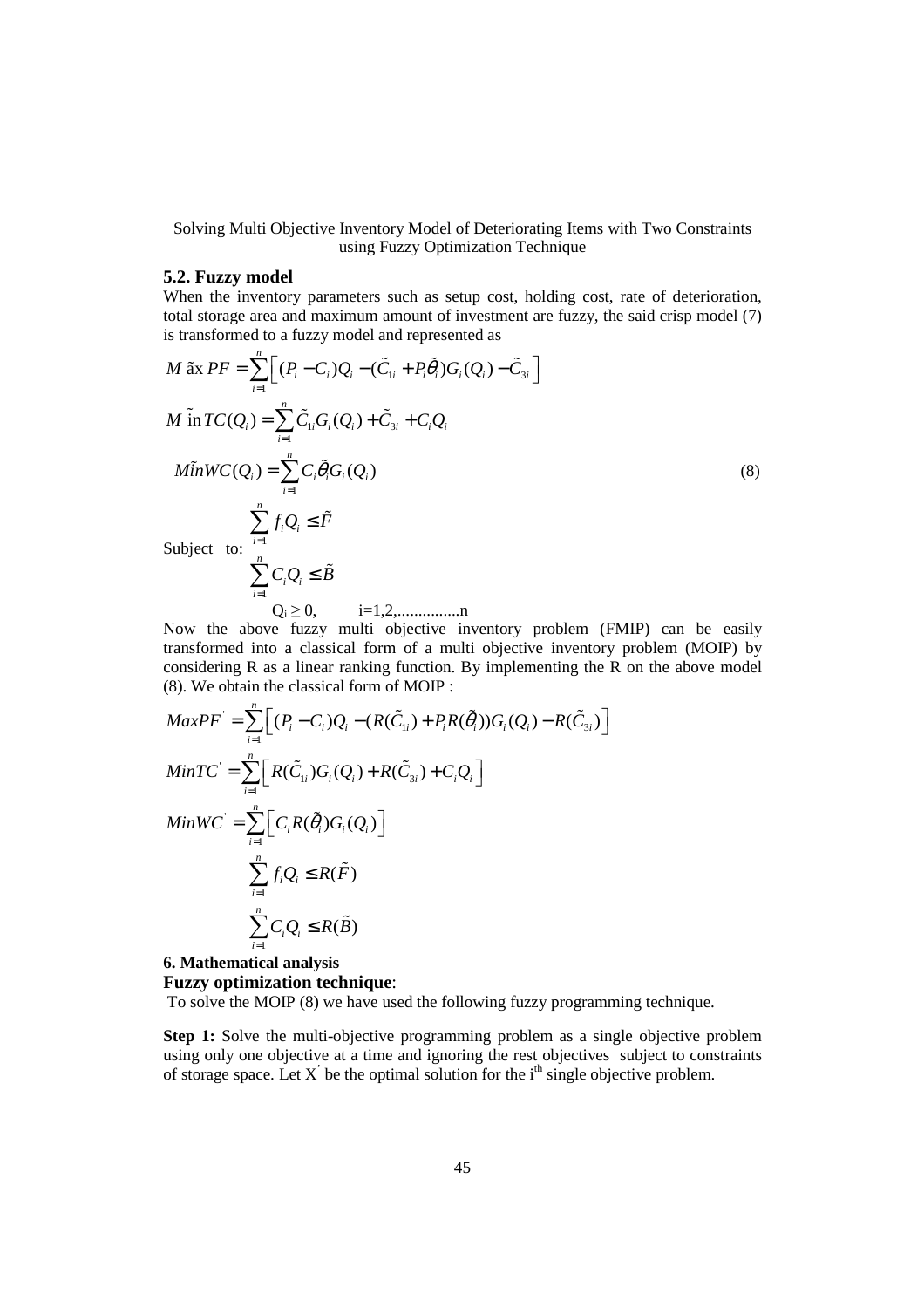**Step 2:** From the results of step 1, determine the corresponding values for every objective at each optimal solution derive. Using all the above optimal values of the objectives in step-1, construct a pay-off matrix (3x3) as follows:

$$
\begin{array}{ccc}\n & & \text{PC}(X) & & \text{WC}(X) \\
X^1 & P F(X^1) & T C(X^1) & W C(X^1) \\
X^2 & P F(X^2) & T C(X^2) & W C(X^2) \\
X^3 & P F(X^3) & T C(X^3) & W C(X^3)\n\end{array}
$$

Here, the Diagonal elements represent the optimal values of the corresponding objectives. From the pay-off matrix we find lower bounds

 $L_{PF}$  =Min (PF(X<sup>1</sup>),PF(X<sup>2</sup>),PF(X<sup>3</sup>)),  $L_{TC}$  =Min (TC(X<sup>1</sup>),TC(X<sup>2</sup>),TC(X<sup>3</sup>)),  $L_{WC}$  =Min  $(WC(X^1),WC(X^2),WC(X^3)).$ And the upper bounds,  $U_{PF}$  =Max (PF(X<sup>1</sup>),PF(X<sup>2</sup>),PF(X<sup>3</sup>)),  $U_{TC}$  =Max (TC(X<sup>1</sup>),TC(X<sup>2</sup>),TC(X<sup>3</sup>)),  $U_{WC}$  $=$ Max(WC(X<sup>1</sup>),WC(X<sup>2</sup>),WC(X<sup>3</sup>)). Then the objective summations are estimated as  $L_{PF} \leq PF(X) \leq U_{PF}$   $L_{TC} \leq TC(X) \leq U_{TC}$  and  $L_{WC} \leq WC(X) \leq U_{WC}$ .

**Step 3:** From step 2, we may find for each objective the value  $L_K$  and  $U_K$  corresponding to the set of solutions. For the multi-objective problem (8), the membership functions  $\mu_{\scriptscriptstyle{PF}}(X)$ ,  $\mu_{\scriptscriptstyle{TC}}(X)$ ,  $\mu_{\scriptscriptstyle{WC}}(X)$ . We have considered linear membership functions which are defined below:

$$
\mu_{PF}(X) = \begin{cases}\n1 &; PF(X) > U_{PF} \\
\frac{PF(X) - L_{PF}}{d_{PF}}; L_{PF} \le PF(X) \le U_{PF} \\
0 &; PF(X) < L_{PF}\n\end{cases}
$$
\n
$$
\mu_{TC}(X) = \begin{cases}\n1 &; TC(X) < L_{TC} \\
\frac{U_{TC} - TC(X)}{d_{TC}}; L_{TC} \le TC(X) \le U_{TC} \\
0 &; TC(X) > U_{TC}\n\end{cases}
$$
\n
$$
\mu_{WC}(X) = \begin{cases}\n1 &; WC(X) < L_{WC} \\
\frac{U_{WC} - WC(X)}{d_{WC}}; L_{WC} \le WC(X) \le U_{WC} \\
0 &; WC(X) > U_{WC}\n\end{cases}
$$

**Step 4:** Use the above membership functions to formulated a crisp non-linear programming model following Zimmermann's approach as

Max α,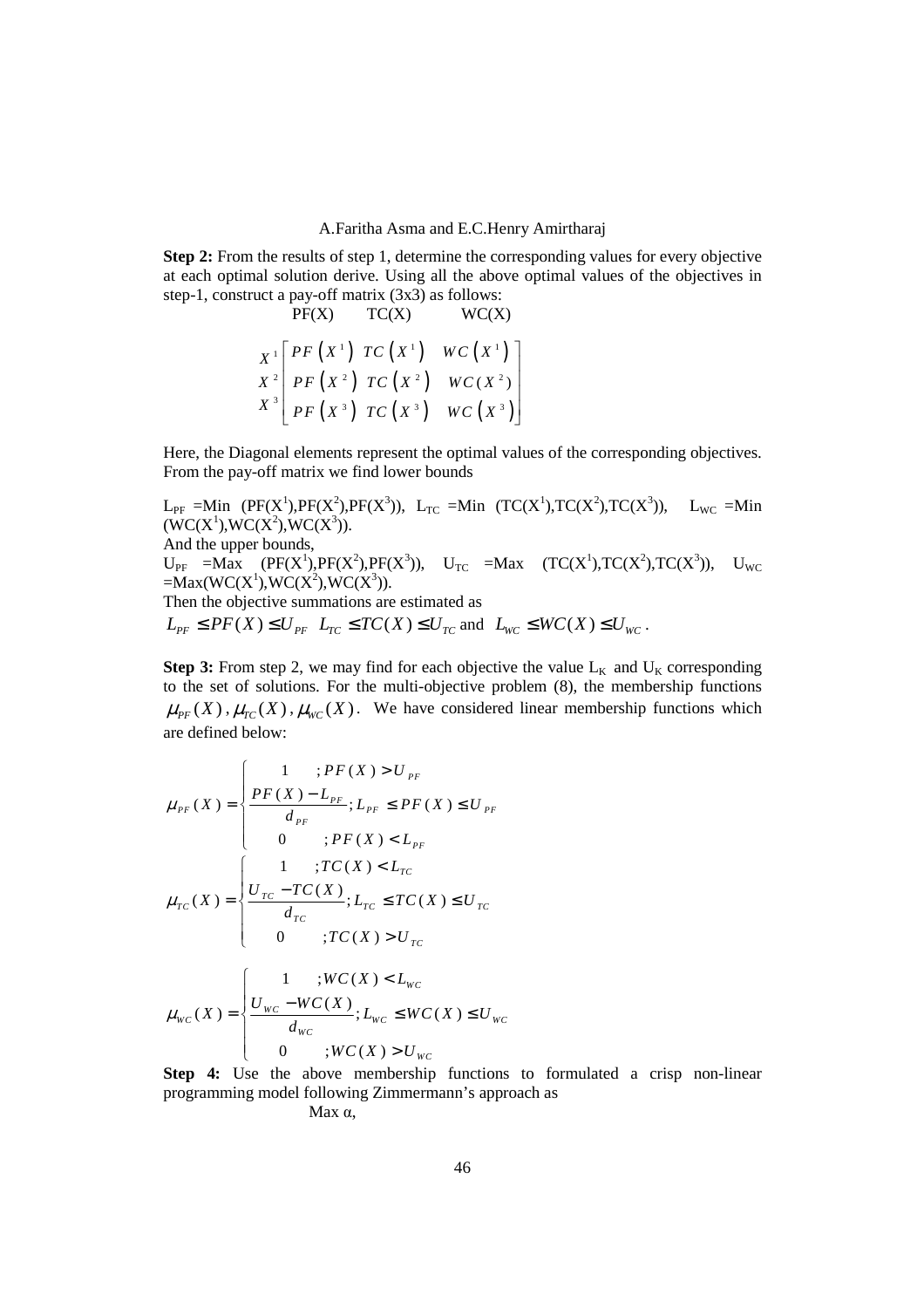# Solving Multi Objective Inventory Model of Deteriorating Items with Two Constraints using Fuzzy Optimization Technique

$$
\mu_{PF}(Q) \ge \alpha
$$
  
Subject to: 
$$
\mu_{TC}(Q) \ge \alpha
$$

$$
\mu_{WC}(Q) \ge \alpha
$$

$$
\sum_{i=1}^{n} f_i Q_i \le R(\tilde{F})
$$

$$
\sum_{i=1}^{n} C_i Q_i \le R(\tilde{B})
$$

$$
0 \le \alpha \le 1, Q_i > 0
$$

#### **7. Numerical example**

For the model let us assume For n=2,

 $P_1=10$ ,  $C_1=7$ ,  $a_1=110$ ,  $b_1=0.5$ ,  $\theta_1=0.025$ ,  $P_2=10$ ,  $C_2=6.75$ ,  $a_2=100$ ,  $b_2=0.5$ ,  $\theta_2=0.03$ ,  $C_{11}=2$ , C<sub>12</sub>=2.2, C<sub>31</sub>=65, C<sub>32</sub>=50, B=1800.

Taking  $\tilde{C}_{11}$  =(2.03,2.05,2.08);  $\tilde{C}_{12}$  =(2.15,2.20,2.3);  $\tilde{C}_{31}$  =(60,65,75);  $\tilde{C}_{32}$  $=(45,50,55); \; \tilde{\theta}_1$  =(0.022,0.025,0.03)  $\tilde{\theta}_2$  =(0.025,0.028,0.030);  $\tilde{F}$  =(155,165,175),  $\tilde{B}$  =(1700,1800,1900)

|    | РF          | TC        | <b>WC</b>   |
|----|-------------|-----------|-------------|
| PF | 497.56036   | 494.54190 | 495.579783  |
| TC | 1994.711443 | 1994.3144 | 1994.356398 |
| WС | 16.6919147  | 16.273999 | 16.399390   |

The optimum value of  $\alpha$ ,  $Q_1^*$  and  $Q_2^*$  are

| u                     | $\ast$                      | ⋇<br>∽                   |
|-----------------------|-----------------------------|--------------------------|
| 27220<br>ጎስ<br>72 J J | $\sim$ $\sim$ $\sim$ $\sim$ | കാര<br>$\circ$<br>$\sim$ |

Now the optimal values of the objective functions are

| $Max$ PF* | Min $TC^*$ | $W\Gamma^*$<br>M <sub>1</sub> n |
|-----------|------------|---------------------------------|
| 496.      | 994        | .454804                         |

#### **8. Conclusion**

In this paper, a real life inventory problem under the investment and storage space constraints in fuzzy environment has been proposed. Various inventory costs, storage space and the maximum amount of investment are taken as triangular fuzzy numbers. Initially the model is defuzzified using Robust's ranking technique. Then using fuzzy optimization technique the optimum results are obtained. Linear membership function is considered for the fuzzy objective functions.

## **REFERENCES**

1. R.E.Bellman and L.A.Zadeh, Decision making in a fuzzy environment, *Management Sciences*, 17 (1970) 141-164.